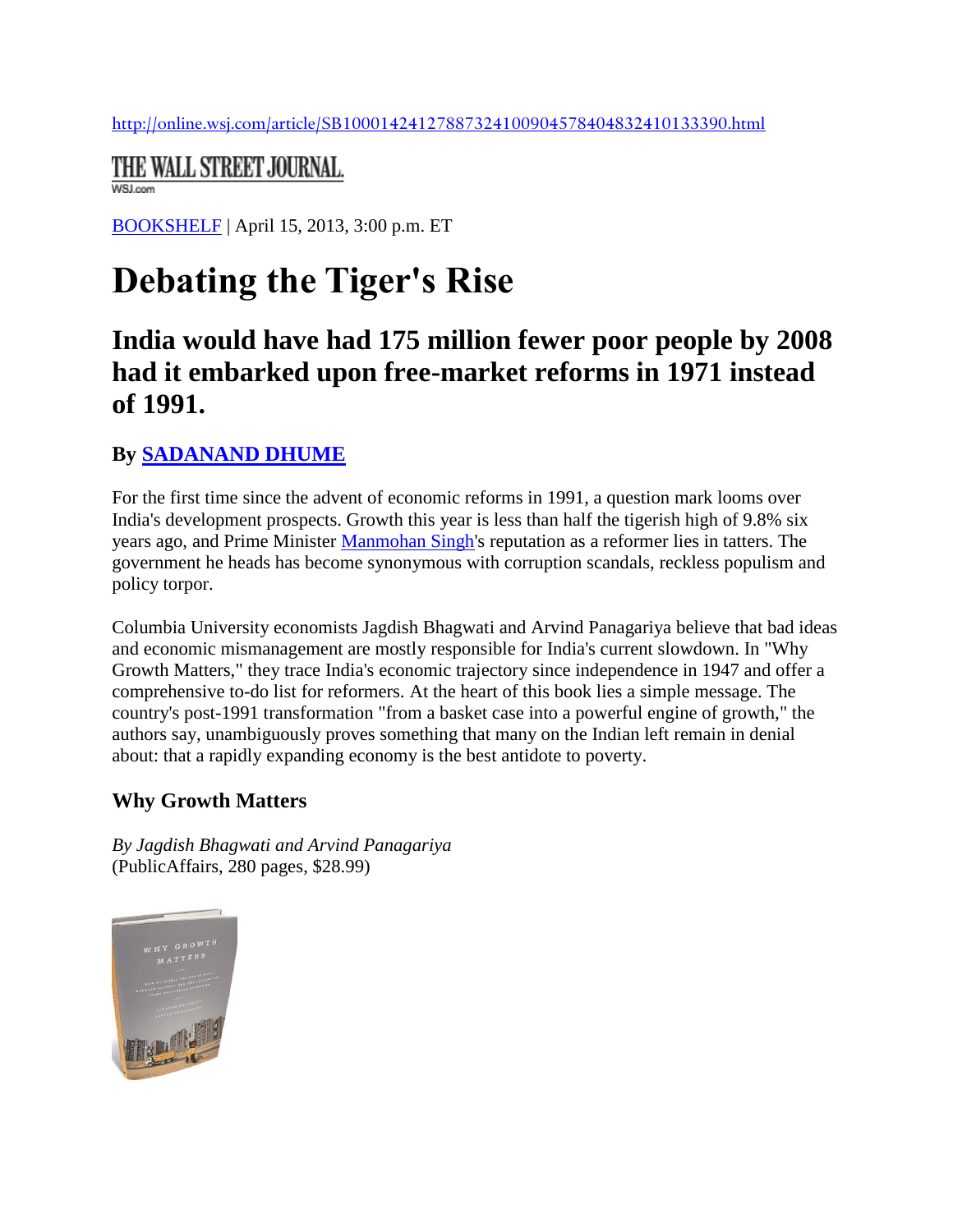Over the past two decades, India's economic reforms—especially scrapping industrial licensing, in which bureaucrats set production targets for firms, and lowering tariff barriers to trade—have pulled nearly 200 million people out of poverty. Yet the country's public discourse remains littered with myths: that only the rich have benefited from growth; that ending poverty depends on redistribution; and that the country's wealth has little to do with its health and education standards. Taken together, they add up to the absurd notion that India has reformed too fast rather than not fast enough. Indeed, the present government first came to power in 2004 by championing the dodgy slogan "inclusive growth," which suggests that somehow growth by itself was exclusive or anti-poor.

In fact, it is the bloated and suffocating socialist model unveiled by Jawaharlal Nehru at independence in 1947 that deserves such ignominious labels. Messrs. Bhagwati and Panagariya contrast the heavy hand of Indian central planning with the private-sector-led growth that allowed East Asia's nimble economies, such as South Korea and Taiwan, to prosper from the 1960s onward. By contrast, India grew at an anemic 3.5% per year on average in the three decades to 1980, thanks to government control over private investment, the steady expansion of the public sector, an obsession with self-sufficiency and restraints on foreign investment. In short, as the authors write, after independence "India's economics quickly collapsed into the disaster range."

Nonetheless, the villain of the book isn't Nehru, a hapless idealist born to extreme privilege—his father sent his shirts to Paris to be laundered. It's Nehru's daughter, Indira Gandhi, who led the country from 1966 to 1984 (minus a three-year spell in opposition). She doubled down on her father's mistakes even as the benefits of an unshackled private sector were fast becoming obvious in East Asia. On her watch, India nationalized mines, general insurance companies and the 14 largest banks. She forced the dilution of foreign equity in Indian companies, reserved production in vast swaths of the economy for small firms, limited the size of urban land holdings and made it virtually impossible to fire workers.

Between 1965 and 1975, per capita income in India rose by a minuscule 0.3% annually. If you were to draw up a list of post-colonial leaders responsible for economic crimes against their people, Indira Gandhi's name would figure near the top. By one Cato Institute estimate, India would have had 175 million fewer poor people by 2008 had it embarked upon reforms in 1971 instead of 1991.

Only then, prodded by a balance of payments crisis that threatened to halt imports and tip the government into debt default, did India decisively change course. The government ended industrial licensing and slashed import duties, at the time among the highest in Asia. Since 1991, the trade-to-GDP ratio has risen from 17% to above 50%. Foreign investment soared from \$100 million in 1991 to \$60 billion in 2007. Over roughly the same period, the number of phones in India skyrocketed from a total of five million to 895 million today, with an average of 15 million *new* connections each month. Annual automobile production rose from 180,000 to two million in 2010. As for poverty, in the mid-1980s nearly one in two Indians lived below the poverty line. A generation later that proportion is closer to one in four.